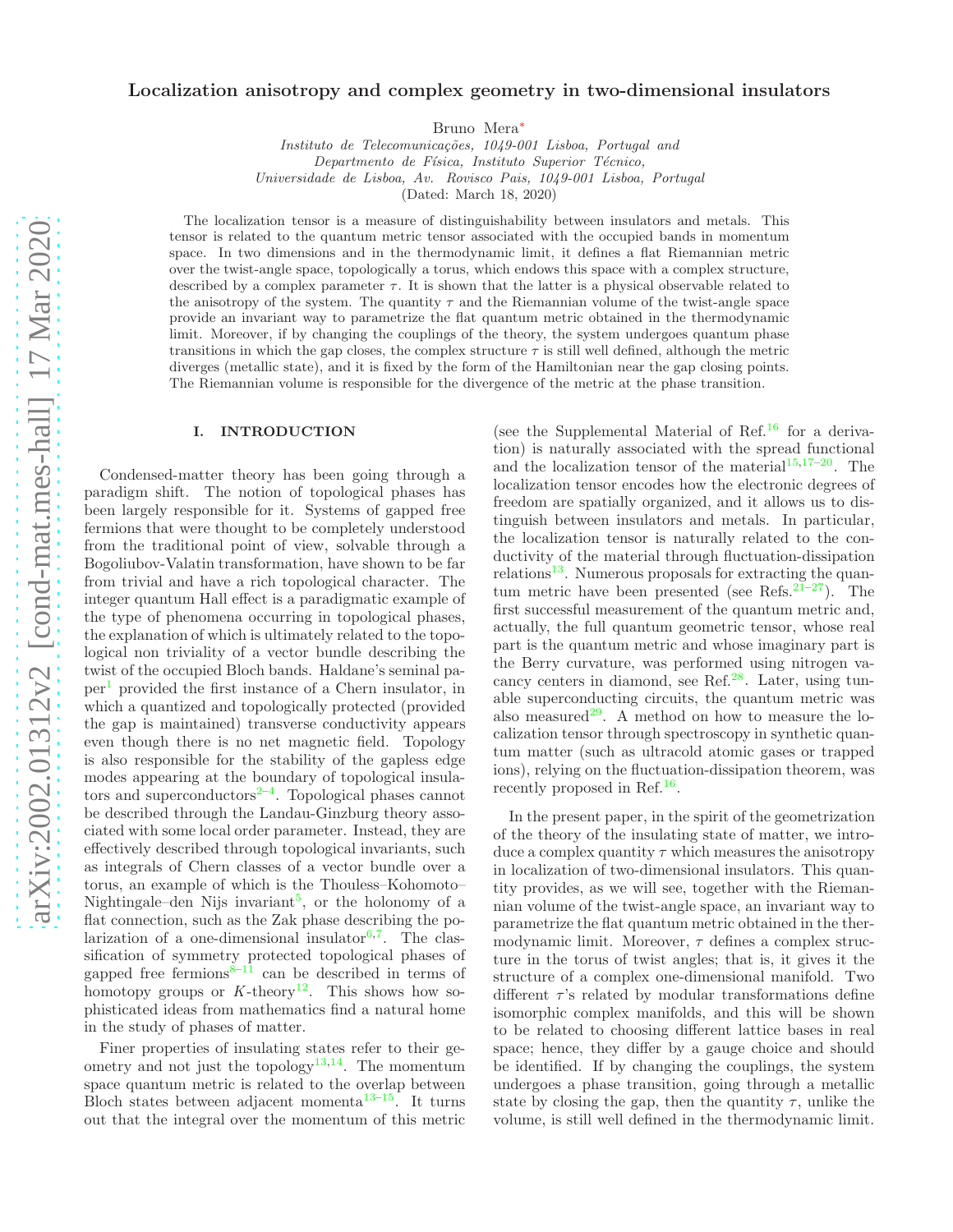Moreover, we will see that its behaviour is tied to the lowenergy theory near the gap closing points. The invariant description obtained is relevant to be able to compare different measurements since it makes no reference to gauge choices.

The paper is organized as follows. In Sec. [II,](#page-1-0) we discuss the geometry of threading a flux through the system in the case of band insulators. Afterwards, in Sec. [III,](#page-1-1) we consider the quantum metric in twist-angle space, relate it to the localization tensor, introduce the complex structure  $\tau$  and discuss gauge invariance. In Sec. [IV,](#page-2-0) we discuss the relation of  $\tau$  to the low energy theory near a quantum phase transition, discuss the geometric character of  $\tau$ , comparing its behaviour to that of the Berry curvature in twist-angle space which is topological in character. Subsequently, in Sec. [V,](#page-4-0) we provide the example of a modified massive Dirac model, which allows to explore all possible values of  $\tau$ , and the paradigmatic Haldane model. Finally, in Sec. [VI,](#page-4-1) we present the conclusions and outlook.

# <span id="page-1-0"></span>II. THE GEOMETRY OF THREADING A FLUX THROUGH THE SYSTEM IN THE CASE OF BAND INSULATORS

Within a tight-binding model of an insulator in two spatial dimensions, in the presence of translation invariance, the Hamiltonian is described by an  $n \times n$  matrix  $H(\mathbf{k})$  depending smoothly on the quasimomentum k in the Brillouin zone (BZ), topologically a two-torus. Here  $n$  is the number of internal degrees of freedom, such as orbitals or pseudospin. In the presence of a gap below the Fermi level  $E_F$ , the projector onto the valence bands, assuming we have  $r < n$  such bands,  $P(\mathbf{k}) = \Theta(E_F - H(\mathbf{k}))$  ( $\Theta$  is the Heaviside step function) is smooth and, up to adiabatic deformation and in the absence of generic symmetries other than charge symmetry, determines the topology of the insulator. One can take a finite system with  $N \times N$  sites and periodic boundary conditions. When one goes to momentum space, this amounts to sampling the matrix  $H(\mathbf{k})$  at points of the form  $\mathbf{k} = (2\pi/N)\mathbf{m}$ , with  $\mathbf{m} \in \{0, ..., N-1\}^2$ . The ground state of the insulator is obtained by occupying all the valence bands.

Threading a flux through the finite system with periodic boundary conditions means that the fermions will acquire phases  $\exp(-i\phi_1)$  and  $\exp(-i\phi_2)$  when they are moved adiabatically around the fundamental loops in position space. This corresponds to placing the system on a torus with twisted boundary conditions. For this reason the angles  $\phi_1$  and  $\phi_2$  are referred to as twist-angles<sup>[16](#page-5-13)[,30](#page-6-3)[,31](#page-6-4)</sup>. In momentum space, threading a flux through the finite system with periodic boundary conditions corresponds to sampling the matrix  $H(\mathbf{k})$  at points of the form  $\mathbf{k} = (2\pi/N)\mathbf{m} + \phi/N$ , with  $\mathbf{m} \in \{0, ..., N - 1\}^2$ . In Fock space, this produces a smooth family of ground states parametrized by the twist angles: a line bundle  $\mathcal L$ 

over the twist-angle torus  $T^2$ . The Berry curvature of this family has the form (see Ref.<sup>[31](#page-6-4)</sup>)

$$
\mathcal{F}(\phi) = \frac{1}{N^2} \sum_{\mathbf{m}} \text{tr} \big[ F_{12} \big( \frac{2\pi \mathbf{m}}{N} + \frac{\phi}{N} \big) \big] d\phi_1 \wedge d\phi_2,
$$

where  $F_{12}(\mathbf{k}) = P(\mathbf{k}) \left[ \frac{\partial P}{\partial k_1}(\mathbf{k}), \frac{\partial P}{\partial k_2}(\mathbf{k}) \right] P(\mathbf{k})$  is the Berry curvature of the occupied Bloch vector bundle  $E \to BZ$ , whose fiber at  $\mathbf{k} \in BZ$  is the image of the projector  $P(\mathbf{k})$ . In the thermodynamic limit  $N \to \infty$ , noticing that the previous expression is a Riemann sum, the Berry curvature is flat, i.e., independent of  $\phi$ :

$$
\int_{\text{BZ}} \frac{d^2 \mathbf{k}}{(2\pi)^2} \text{tr}\left[F_{12}(\mathbf{k})\right] d\phi_1 \wedge d\phi_2 = \frac{\text{ch}_1}{2\pi i} d\phi_1 \wedge d\phi_2,\quad (1)
$$

where  $ch_1$  is the first Chern number of the Bloch bundle of occupied states. In fact (see<sup>[30](#page-6-3)[–33](#page-6-5)</sup>),  $ie^2\mathcal{F}_{12}(\phi) \equiv \sigma_{\text{Hall}}$ is the Hall conductivity of the insulator, where  $e$  is the charge of the fermions. It follows that  $\int_{T^2} i\mathcal{F}/2\pi$  =  $\ch_1 = \int_{\text{BZ} \cong T^2} \text{tr}(iF)/2\pi$ , which is the well-known result of Ref.[30](#page-6-3). See also Witten's description of the microscopic and macroscopic Berry connections, corresponding to the momentum space and twist-angle space Berry connections, in Secs. 2.4 and 2.5 of Ref. $34$  and the note  $in<sup>35</sup>$  $in<sup>35</sup>$  $in<sup>35</sup>$ .

## <span id="page-1-1"></span>III. THE QUANTUM METRIC IN TWIST-ANGLE SPACE, THE LOCALIZATION TENSOR AND THE COMPLEX STRUCTURE  $\tau$

We now consider the quantum metric in twist-angle space. It can be defined as the first nontrivial term in the expansion of the absolute value of the overlap between ground states with infinitesimally close twisted periodic boundary conditions. Formally, it is the pullback to the twist-angle torus of the Fubini-Study metric. In a similar fashion to what happened in the case of Berry curvatures in twist-angle and momentum spaces, the quantum metric in twist-angle space is related to the quantum metric in momentum space by

$$
G(\phi) = G^{\mu\nu}(\phi) d\phi_{\mu} d\phi_{\nu}
$$
  
= 
$$
\frac{1}{N^2} \sum_{\mathbf{m}} g^{\mu\nu} (\frac{2\pi \mathbf{m}}{N} + \frac{\phi}{N}) d\phi_{\mu} d\phi_{\nu},
$$
 (2)

with  $g(\mathbf{k}) = \text{tr}(P dP dP) = g^{\mu\nu}(\mathbf{k})dk_{\mu}dk_{\nu}$  being the momentum space metric. In the thermodynamic limit  $N \to \infty$ , we obtain a flat metric on the twist-angle torus

$$
G(\phi) = \int_{\text{BZ}} \frac{d^2 \mathbf{k}}{(2\pi)^2} g^{\mu\nu}(\mathbf{k}) d\phi_{\mu} d\phi_{\nu}.
$$
 (3)

Moreover, this metric is nothing but the localization tensor describing the spread in real space of the ground state wave function<sup>[13](#page-5-10)[,15](#page-5-12)[,16](#page-5-13)</sup>:

$$
\langle X^{\mu} X^{\nu} \rangle - \langle X^{\mu} \rangle \langle X^{\nu} \rangle = \int_{\text{BZ}} \frac{d^2 \mathbf{k}}{(2\pi)^2} g^{\mu\nu}(\mathbf{k}) \equiv G^{\mu\nu}, \quad (4)
$$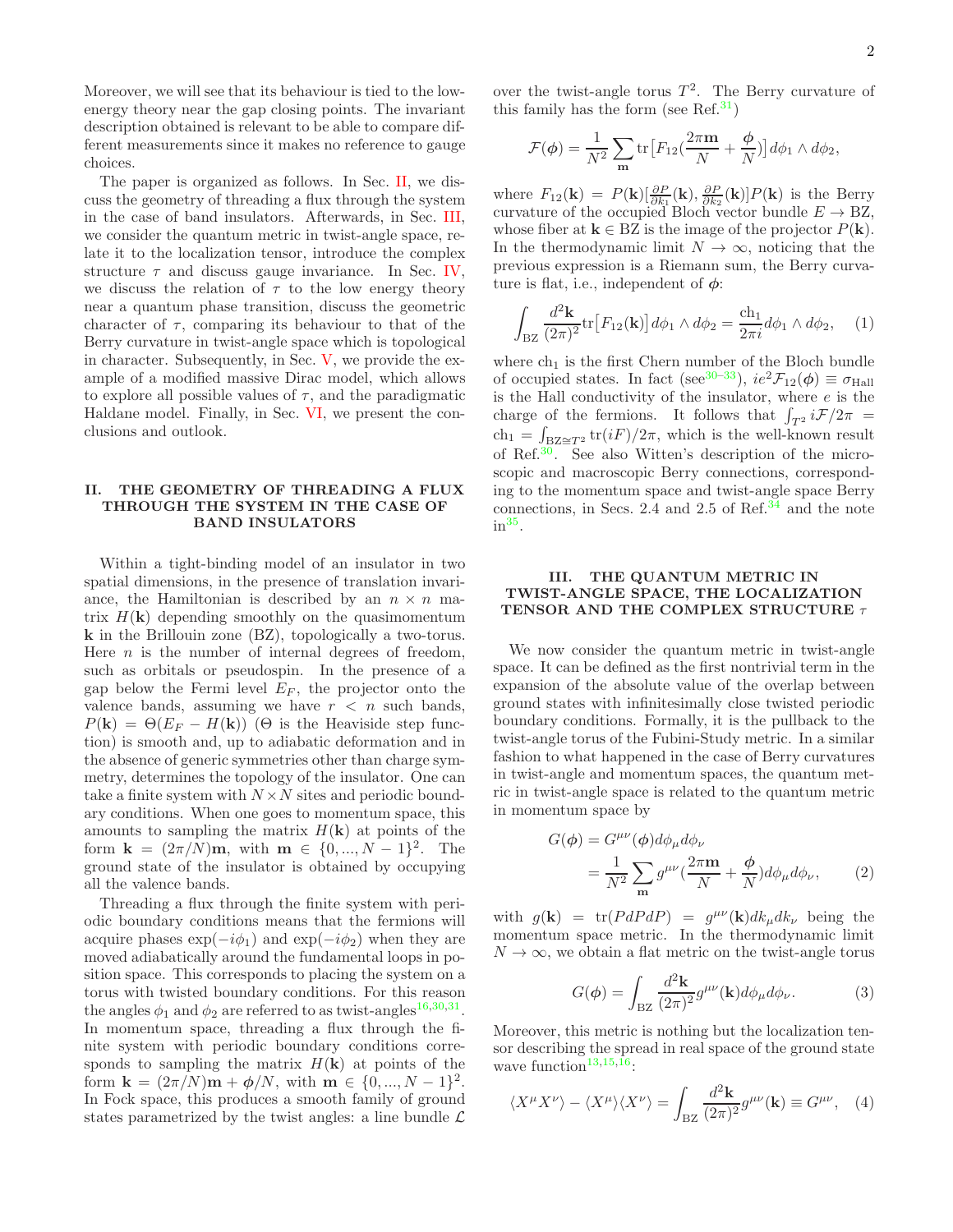where  $X^{\mu}$  is the position operator. This also justifies our choice for contravariant indices on the metric tensor according to Einstein's conventions in position space. In fact, this makes explicit the covariance of  $G$  with respect to lattice gauge transformations. Namely, when we prescribe position operators  $X^{\mu}$  on the lattice, we have explicitly made an identification of the lattice with  $\mathbb{Z}^2$ with a specific choice of a basis  $e_{\mu}$ , such that a lattice point is written as  $X = X^{\mu}e_{\mu}$  for  $X^{\mu} \in \mathbb{Z}, \mu = 1, 2$ . This choice provides periodic (angular) coordinates on the Brillouin zone  $k_{\mu}$  and on the twist-angle torus  $\phi_{\mu}$  by writing  $k = k_{\mu}e^{\mu}$  and  $\phi = \phi_{\mu}e^{\mu}$  both modulo reciprocal lattice vectors  $2\pi\mathbb{Z}e^1 \oplus 2\pi\mathbb{Z}e^2$ , where  $e^{\mu}$  form a dual basis for  $e_{\mu}$ , i.e.,  $e^{\mu}(e_{\nu}) = \delta^{\mu}_{\nu}$ . It is now clear that we should identify quantum metrics over twist-angle space which differ by the action of  $GL(2;\mathbb{Z})$  (invertible matrices of integers), since this would correspond to two observers that have chosen different basis vectors for the lattice and the physics should be "gauge" invariant. This action is simply, if we write  $G = [G^{\mu\nu}]_{1 \leq \mu,\nu \leq 2}$ ,

$$
\widetilde{G} \mapsto A\widetilde{G}A^t \tag{5}
$$

for  $A \in GL(2;\mathbb{Z})$ . Every metric on the torus  $T^2$  is conformal to a flat metric like G. This a consequence of the uniformization theorem and the fact that conformal classes of metrics on  $T^2$  are in one-to-one correspondence with complex structures (see, for example, Sec. 2.1. and Theorem 1.7 of Ref.<sup>[36](#page-6-8)</sup>). The last statement is related to the fact that a conformal class specifies a way to measure angles between tangent vectors and hence, in two dimensions, uniquely specifies a 90° rotation on the tangent spaces, i.e., a complex structure. So, in principle, by changing the insulator, we would be able to move around the space of conformal classes of metrics or, equivalently, the space of complex structures. By a conformal class, we mean an equivalence class of metrics under the equiv-alence relation of conformal mappings (see Ref.<sup>[36](#page-6-8)</sup>). To recover the conformal class of a flat metric we need also to identify flat metrics that differ by a scale transformation. Defining

$$
\tau = \frac{G^{12}}{G^{11}} + i \frac{\sqrt{\det \widetilde{G}}}{G^{11}} \in \mathcal{H} = \{ \tau \in \mathbb{C} : \text{Im}(\tau) > 0 \}, \quad (6)
$$

the complex structure on  $T^2$  is determined by the complex coordinate  $z = \phi_1 + \tau \phi_2$ . The complex quantity  $\tau$ together with the volume  $V = \int_{T^2} \sqrt{\det(G)} d\phi_1 d\phi_2$  provides an invariant parametrization of all flat metrics in the twist-angle torus  $T^2$ , namely,

$$
G(\phi) = \frac{V}{(2\pi)^2 \text{Im}(\tau)} [d\phi_1^2 + 2\text{Re}(\tau)d\phi_1 d\phi_2 + |\tau|^2 d\phi_2^2].
$$
\n(7)

The twist-angle space endowed with the flat quantum metric G becomes a complex one-dimensional manifold, i.e., a Riemann surface  $37,38$  $37,38$ . Moreover, we have to identify those  $\tau$ 's that differ by the induced action of  $SL(2;\mathbb{Z})$ 

(since we fixed an orientation) by modular transformations,

$$
\tau \mapsto \frac{c + d\tau}{a + b\tau}, \begin{bmatrix} a & b \\ c & d \end{bmatrix} \in \text{SL}(2; \mathbb{Z}), \tag{8}
$$

as these correspond to isomorphic complex manifolds (Theorem 1.1 of Ref.<sup>[36](#page-6-8)</sup>). The quotient space  $\mathcal{H}/SL(2;\mathbb{Z})$ has a fundamental domain given by  $D = \{ \tau \in \mathcal{H} :$  $|\tau| \geq 1$  and  $\text{Re}(z) \leq 1/2$ . The points  $\tau, \tau' \in D$  with  $\text{Re}(\tau) = \pm 1/2$  and  $\tau' = \tau \pm 1$  or  $|\tau| = 1$  and  $\tau' = -1/\tau$ are the same in the quotient space. Notice that the resulting complex twist-angle tori are to be understood as  $\mathbb{C}/2\pi(\mathbb{Z} \oplus \tau \mathbb{Z})$ . The choice of a basis on the lattice gave us a preferred dual basis and identified our torus with  $\mathbb{R}^2/2\pi\mathbb{Z}^2$ . The natural thing to do would then be to take  $\tau = i$  and take a complex coordinate to be  $z = \phi_1 + i\phi_2$ . However, the quantum metric can choose a different complex manifold structure on the twist-angle torus, and this structure is associated with the anisotropic spread of the ground state wave function in real space.

The localization tensor, or, equivalently, the quantum metric in twist-angle space  $G$ , is finite for an insulator, and it diverges when the system undergoes a quantum phase transition and becomes metallic<sup>[13](#page-5-10)</sup>. The complex structure  $\tau$  associated with  $G$ , however, is finite in both cases. Moreover, at the critical point, we will show it is determined uniquely by the low-energy properties of the theory and it is a measure of localization anisotropy of the system.

# <span id="page-2-0"></span>IV. RELATION TO THE LOW-ENERGY THEORY NEAR A QUANTUM PHASE TRANSITION AND THE GEOMETRIC CHARACTER OF  $\tau$

Suppose we are given a single-particle Hamiltonian and that two levels cross generically at a critical momentum  $\mathbf{k}_c$  by tuning a parameter M of the system to a value  $M_c$ . By a shift of the variables we can assume  $\mathbf{k}_c = 0$ and  $M_c = 0$ . The two-level crossing can be described, in a neighborhood of  $(k, M) = 0$ , by a  $2 \times 2$  low energy Hamiltonian of the form

$$
H(\mathbf{k}, M) \approx (ak_1 + bk_2)\sigma_1 + (ck_1 + dk_2)\sigma_2 + M\sigma_3, \quad (9)
$$

with a, b, c, d real parameters with  $ad - bc \neq 0$ , and  $\sigma_{\mu}$ ,  $\mu = 1, 2, 3$ , being the Pauli matrices. The new momentum variables  $\mathbf{q} = (q_1, q_2)$  given by

$$
\begin{bmatrix} q_1 \\ q_2 \end{bmatrix} = \begin{bmatrix} a & b \\ c & d \end{bmatrix} \begin{bmatrix} k_1 \\ k_2 \end{bmatrix}
$$
 (10)

render this block an isotropic Dirac Hamiltonian,

<span id="page-2-1"></span>
$$
q_1\sigma_1 + q_2\sigma_2 + M\sigma_3. \tag{11}
$$

Notice that by making this change of variables with arbitrary real parameters we are explicitly violating the dual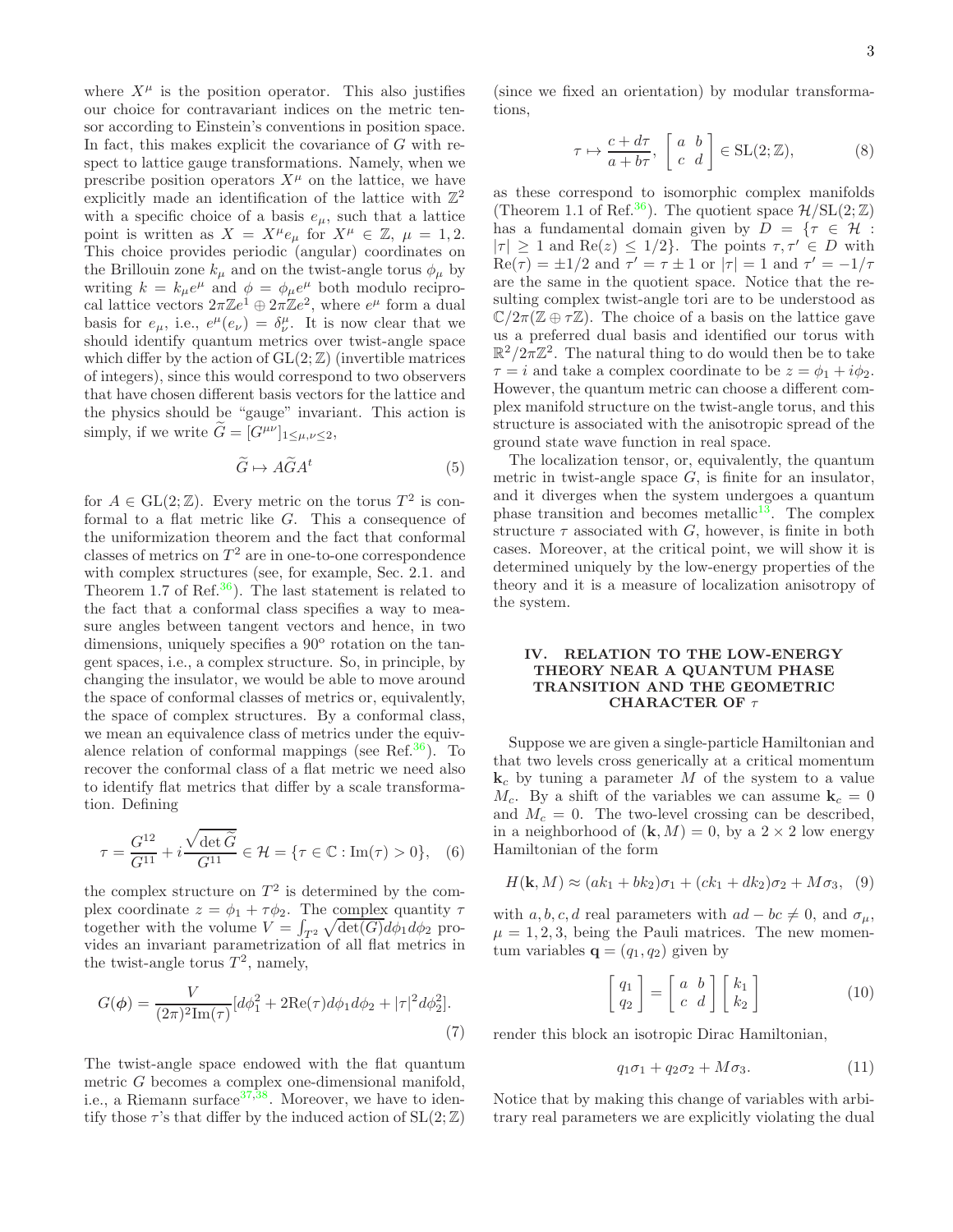basis provided initially; that is, the new coordinates are not periodic coordinates on the torus except when

$$
A = \begin{bmatrix} a & b \\ c & d \end{bmatrix} \in \text{GL}(2; \mathbb{Z}).
$$

In these new coordinates, the momentum space quantum metric receives a contribution of the form

$$
\begin{bmatrix}\n\frac{q_1^2 + M^2}{(q_1^2 + q_2^2 + M^2)^2} & -\frac{q_1 q_2}{(q_1^2 + q_2^2 + M^2)^2} \\
-\frac{q_1 q_2}{(q_1^2 + q_2^2 + M^2)^2} & \frac{q_2^2 + M^2}{(q_1^2 + q_2^2 + M^2)^2}\n\end{bmatrix} + \text{regular}, \quad (12)
$$

where regular means possible additional terms which are smooth in the limit  $M \to 0$ . Notice that as  $q \to 0$ and  $M \rightarrow 0$  the contribution is singular since it goes as  $(1/M^2)I_2$ , where  $I_2$  is the  $2 \times 2$  identity matrix. We can then assume that as  $M \to 0$ , the main contribution to the quantum metric is given by an arbitrarily small neighborhood of the critical point  $q = 0$ . The quantity of interest is therefore the integral

$$
\int_{\{\mathbf{q}: |\mathbf{q}| < \Lambda\}} \frac{d^2 \mathbf{q}}{(2\pi)^2} \begin{bmatrix} \frac{q_1^2 + M^2}{(q_1^2 + q_2^2 + M^2)^2} & -\frac{q_1 q_2}{(q_1^2 + q_2^2 + M^2)^2} \\ -\frac{q_1 q_2}{(q_1^2 + q_2^2 + M^2)^2} & \frac{q_y^2 + M^2}{(q_x^2 + q_y^2 + M^2)^2} \end{bmatrix} (13)
$$

for some cutoff  $\Lambda > 0$ . This integral can be evaluated explicitly, yielding

$$
\frac{1}{8\pi} \left[ \frac{\Lambda^2}{M^2 + \Lambda^2} + \ln \left( \frac{M^2 + \Lambda^2}{M^2} \right) \right] I_2. \tag{14}
$$

The first term is regular, but the second provides a logarithmic divergence. This is expected because the system becomes metallic as  $M \to 0$ . Had we performed the integration on the original k coordinates, since the transformation is linear, we would simply get, modulo multiplication by a positive constant, the matrix

$$
\frac{1}{8\pi} \ln \left( \frac{M^2 + \Lambda^2}{M^2} \right) A^t A + \text{regular} \n= \frac{1}{8\pi} \ln \left( \frac{M^2 + \Lambda^2}{M^2} \right) \left[ \frac{a^2 + c^2}{ab + cd} \frac{ab + cd}{b^2 + d^2} \right] + \text{regular.}
$$
\n(15)

This means that the quantum metric  $G$ , or equivalently, the associated matrix  $G$ , reads

$$
\widetilde{G} = C \ln \left( \frac{M^2 + \Lambda^2}{M^2} \right) \left[ \begin{array}{cc} a^2 + c^2 & ab + cd \\ ab + cd & b^2 + d^2 \end{array} \right] + \text{regular} \tag{16}
$$

for some constant  $C > 0$ . Since  $\tau$  is a ratio of matrix elements of  $\tilde{G}$ , the regular part does not contribute as it can be made zero in the limit of  $M \to 0$  by a conformal transformation. Thus, the singular part determines  $\tau$ :

$$
\tau = \frac{ab + cd + i|\det A|}{a^2 + c^2}.
$$
\n(17)

Notice that  $\tau$  is just a function of A, which determines the anisotropy of the low-energy Dirac Hamiltonian. The columns of the matrix A determine basis elements for the lattice corresponding to the complex manifold determined by  $\tau$ . Actually, assuming det  $A > 0$ , if we write  $\omega_1 = a + ic$  and  $\omega_2 = b + id$ , then  $\tau = \omega_2/\omega_1$ . We also remark that the volume goes as  $V \sim \ln \left[ (M^2 + \Lambda^2)/M^2 \right]$ . Therefore, it is  $V$  that is responsible for the singularity in the localization tensor in the thermodynamic limit.

<span id="page-3-1"></span>Notice that if  $A = I_2$ , the isotropic Dirac Hamiltonian, then  $\tau = i$ , and  $z = \phi_1 + i\phi_2$ , i.e., the usual complex structure as determined by the canonical basis. Moreover, if  $A \in SL(2;\mathbb{Z})$ , then  $\tau \sim i$ , so it is isomorphic to the isotropic case. This means that the q coordinates are again periodic coordinates on the torus.

The situation described above is generic since the variety of Hermitian matrices with at least one repeated eigenvalue has codimension 3 in the manifold of  $n \times n$ Hermitian matrices $39,40$  $39,40$ . One could imagine, for example, having a quadratic band crossing, but this situation, in the absence of any particular symmetry enforcing it, is adiabatically connected to the previous case with two gap closing points, and the resulting  $\tau$  can be calculated by summing the two contributions and taking the limit in which the two gap points collapse into a single one.

The same type of argument is used to prove that the change in the Chern number at a band crossing depends uniquely on the details of the low energy Dirac theory near the critical point (see Refs. $40-42$  $40-42$ ). If there is more than a single critical  $\mathbf{k}_c$  for which the gap closes (and this has to happen for a finite number of them since the torus is a compact two-dimensional manifold), then we have to sum the individual contributions from each critical momentum to the quantum metric. Additionally, if we remain close to  $M_c$ ,  $\tau$  will be close to the one determined from the low-energy theory.

We remark that since  $\tau$  is geometric and not topological, it is insensitive to gap inversions, i.e., to transitions in which the gap changes sign. This can be shown explicitly as follows. By looking at Eq. [\(11\)](#page-2-1), the situation of gap inversion corresponds to M changing sign. From Eq.  $(16)$ , we see that since the singular part of G is insensitive to  $M \to -M$ , so is  $\tau$ . The same does not happen for the Berry curvature. Indeed, the contribution at momentum  $\mathbf{q} = (q_1, q_2)$  to the integral yielding the Berry curvature in twist-angle space is

$$
-\frac{i}{2}\frac{M}{\left(M^2+\mathbf{q}^2\right)^{3/2}},
$$

<span id="page-3-0"></span>which is odd under  $M \rightarrow -M$ . This equation is to be compared with the analogous one for the quantum metric in twist-angle space, namely, Eq. [\(12\)](#page-3-1).

We would like to point out that the space of complex structures on the torus is an orbifold with orbifold points  $\tau = i$  and  $\tau = e^{i2\pi/3}$ . These values of  $\tau$  correspond to metrics with larger isometry groups. Generically, for a given  $\tau$ , the only nontrivial isometry allowed is  $z \mapsto -z$ ,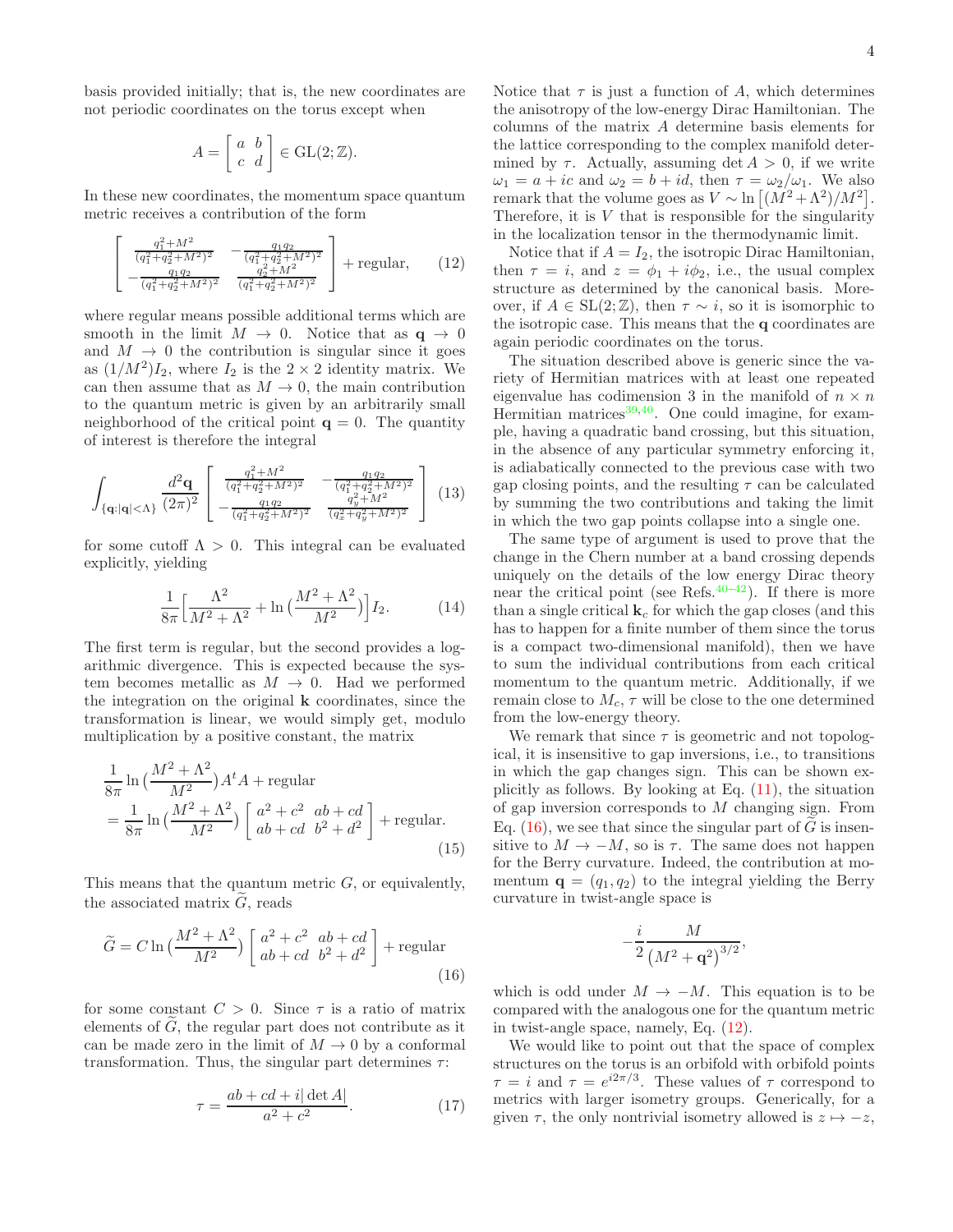yielding a group  $\mathbb{Z}_2$ . However,  $\tau = i$  is fixed when we take  $\tau \mapsto -1/\tau$ , yielding a  $\mathbb{Z}_4$  isometry group. Similar reasoning for  $\tau = e^{2\pi i/3}$  yields a  $\mathbb{Z}_6$  isometry group. These two situations correspond to

$$
\tau = i \longleftrightarrow \widetilde{G} \sim \begin{bmatrix} 1 & 0 \\ 0 & 1 \end{bmatrix},
$$

$$
\tau = e^{2\pi i/3} \longleftrightarrow \widetilde{G} \sim \begin{bmatrix} 1 & -1/2 \\ -1/2 & 1 \end{bmatrix}.
$$
(18)

The first case, as we will see below, is captured by the fully isotropic Dirac low-energy Hamiltonian, which in terms of the localization tensor implies that the  $x$  and  $y$ directions decouple since the off-diagonal terms are zero. The second case corresponds to a case where the  $x$  and  $y$ directions are cross correlated. This cross correlation is maximal in the sense that this corresponds to a boundary point of the fundamental domain  $D$  with maximal  $\text{Re}(\tau) \propto G^{12}$ . The isotropic case at the point of phase transition is very common in the models found in the literature, such as the massive Dirac model for a Chern in-sulator (see for example, Ref.<sup>[15](#page-5-12)</sup>) and the Haldane model<sup>[1](#page-5-1)</sup>, as shown below.

### <span id="page-4-0"></span>V. EXAMPLES

#### A. Modified massive Dirac model

A slight modification of the massive Dirac model given by

$$
H(\mathbf{k}, M) = [\sin(k_1) + a \sin(k_2)]\sigma_1 + b \sin(k_2)\sigma_2 + [M - \cos(k_1) - \cos(k_2)]\sigma_3,
$$
 (19)

with  $a \in \mathbb{R}$  and  $b > 0$ , will allow us to explore the space of complex structures of the twist-angle torus. Notice that the usual fully isotropic massive Dirac model is recovered for  $a = 0$  and  $b = 1$ . The phase diagram stays identical, namely, there are phase transitions at  $M = -2, 0, +2$ . The first Chern number of the Bloch bundle is 0 for  $|M|$ 2,  $+1$  for  $-2 < M < 0$ , and  $-1$  for  $0 < M < 2$ . The gap closes at inversion-symmetric points, i.e.,  $\mathbf{k} = -\mathbf{k}$  modulo reciprocal lattice vectors. The low energy theories are given by the following:

(i) Near 
$$
\mathbf{k}_c = (0,0),
$$

$$
H(\mathbf{k}, M) = (k_1 + ak_2)\sigma_1 + bk_2\sigma_2 + (M - 2)\sigma_3. \quad (20)
$$

(ii) Near 
$$
\mathbf{k}_c = (0, \pi)
$$
,  
\n
$$
H(\mathbf{k}, M) = (k_1 - ak_2)\sigma_1 - bk_2\sigma_2 + M\sigma_3.
$$
\n(21)

(iii) Near  $\mathbf{k}_c = (\pi, 0),$ 

$$
H(\mathbf{k}, M) = (-k_1 + ak_2)\sigma_1 + bk_2\sigma_2 + M\sigma_3. \tag{22}
$$

(iv) Near 
$$
\mathbf{k}_c = (\pi, \pi)
$$
,  
\n
$$
H(\mathbf{k}, M) = (-k_1 - ak_2)\sigma_1 - bk_2\sigma_2 + (M + 2)\sigma_3.
$$
 (23)

In the above equations,  $k_1$  and  $k_2$  are understood as  $k_1$  –  $k_{1,c}$  and  $k_2 - k_{2,c}$ , respectively. From the prescription given before we have  $\tau = a + ib$  for  $M_c = \pm 2$  and  $\tau =$  $-a+ib$  for  $M_c = 0$  (both critical momenta contribute the same to the metric in this case). Notice that the usual Dirac model, i.e., for  $a = 0$  and  $b = 1$ , has  $\tau = i$  for all critical points. We see that the modified massive Dirac model allows us to explore all possible values of  $\tau$ .

## B. Haldane model

For the Haldane model, one can show that the lowenergy theory near the points **K** and **K**' has the following form:

(i) Near 
$$
\mathbf{k}_c = \mathbf{K}
$$
,  
\n
$$
H(\mathbf{k}) = -\frac{3}{2}t_1(\frac{\sqrt{3}}{2}k_1 + \frac{1}{2}k_2)\sigma_1 + \frac{3}{2}t_1(\frac{1}{2}k_1 - \frac{\sqrt{3}}{2}k_2)\sigma_2 + M(\mathbf{K})\sigma_3.
$$
\n(24)

(ii) Near  $\mathbf{k}_c = \mathbf{K}'$ ,

$$
H(\mathbf{k}) = \frac{3}{2}t_1(\frac{\sqrt{3}}{2}k_1 + \frac{1}{2}k_2)\sigma_1 + \frac{3}{2}t_1(\frac{1}{2}k_1 - \frac{\sqrt{3}}{2}k_2)\sigma_2 + M(\mathbf{K}')\sigma_3.
$$
\n(25)

In the previous formulas  $t_1$  is a hopping amplitude, and  $M(K)$  and  $M(K')$  are constant mass terms which de-<u>ן</u> pend on other couplings of the model. Since  $A =$ −  $\frac{\sqrt{3}}{2}$   $-\frac{1}{2}$ <br> $\frac{\sqrt{3}}{2}$   $-\frac{\sqrt{3}}{2}$  $\frac{\sqrt{3}}{2}$  $\overline{1}$ is a rotation matrix, it follows that  $\tau = i$ at the critical points.

<span id="page-4-1"></span>VI. CONCLUSIONS AND OUTLOOK

Finally, we would like to point out that  $\tau$  is a geometric quantity and not topological. Because of this, it is sensitive to adiabatic perturbations. However, at the critical points of phase transition it is determined, as shown above, by the low energy theory. Since symmetries constrain the low-energy theory, they also constrain  $\tau$ . In this sense, a future possible direction is to study the dependence of  $\tau$  on generic symmetries. We remark that  $\tau$  can be defined in the presence of interactions, provided some gap condition exists and we are given a nontrivial family of ground states of a problem parametrized by the two-torus of twist angles (more generally, any two-torus would do, but different physical interpretations for  $\tau$  will appear). The family cannot be trivial since if it were trivial, i.e., constant, the metric would be automatically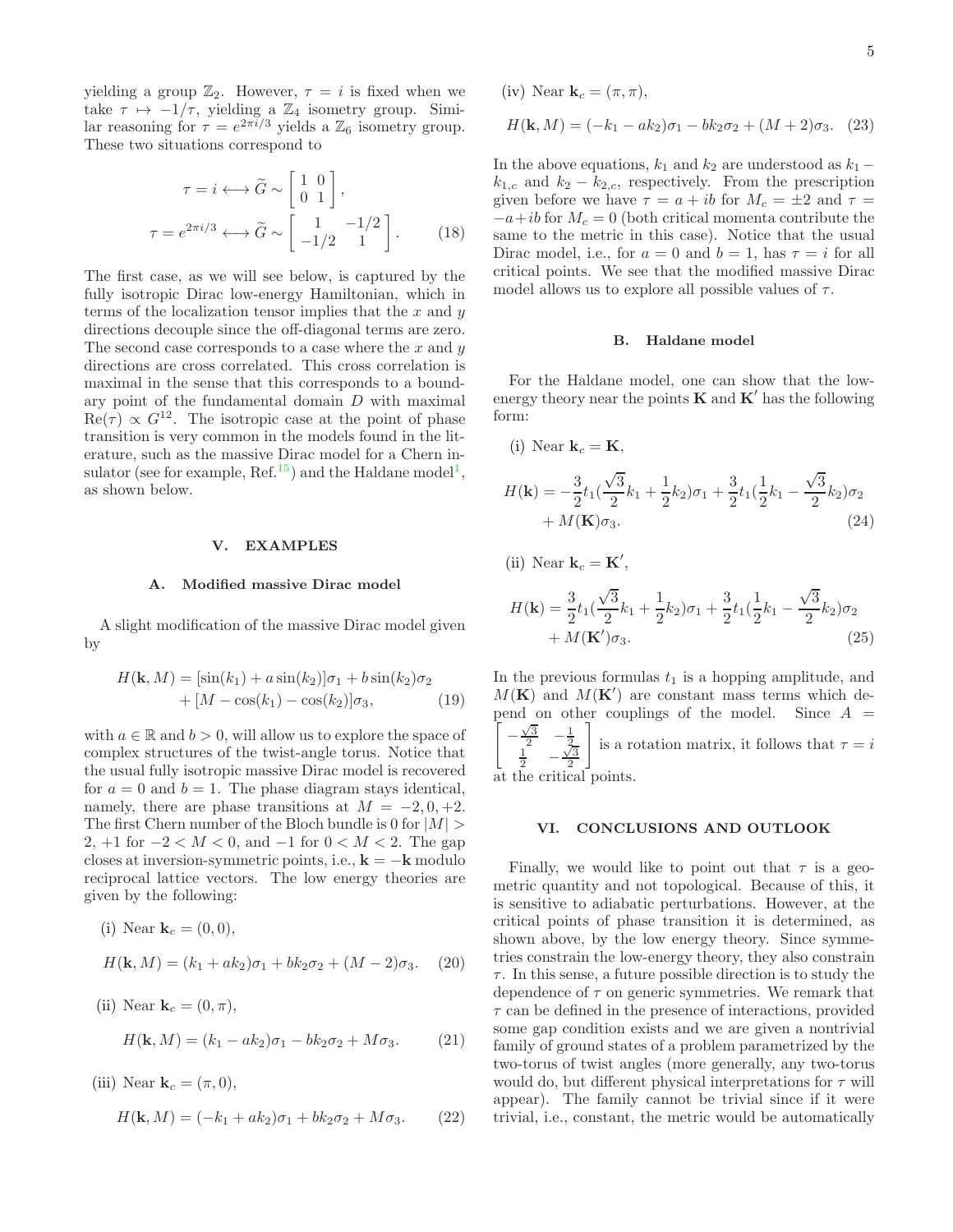degenerate. Notice, however, that in the interacting case G will not, generically, be flat. The procedure to determine  $\tau$  is to determine a flat metric in the conformal class of G, which involves solving a differential equation for the conformal factor which enforces the Ricci scalar to be zero (see for example Sec.  $1.3.2$  of Ref.<sup>[43](#page-6-14)</sup>). Note also that  $\tau$  and V will no longer, in general, completely specify the localization tensor since it will not be flat. In the presence of translation invariance, this can also be seen as a measure of how interacting the system is. Namely, the failure of describing the localization tensor completely through  $\tau$  and V measures the fluctuations from a quasi-free-fermion description.

In summary, we have shown how in two dimensions the anisotropy of the localization tensor for band insulators is related to a complex structure over the twist-angle torus and that this quantity is finite, even when undergoing a phase transition in which a generic gap closing occurs, and thus going through a metallic state and intimately related to the anisotropy of the low-energy Dirac theory near the critical points. The complex structure  $\tau$  and the Riemannian volume V are physically sensible gauge-invariant observables which completely character-

- <sup>∗</sup> [bruno.mera@tecnico.ulisboa.pt](mailto:bruno.mera@tecnico.ulisboa.pt)
- <span id="page-5-1"></span><span id="page-5-0"></span><sup>1</sup> F. D. M. Haldane, "Model for a Quantum Hall Effect without Landau Levels: Condensed-Matter Realization of the "Parity Anomaly"," Phys. Rev. Lett. 61[, 2015–2018 \(1988\).](http://dx.doi.org/10.1103/PhysRevLett.61.2015)
- <span id="page-5-2"></span>2 Shinsei Ryu and Yasuhiro Hatsugai, "Topological origin of zero-energy edge states in particle-hole symmetric sys-
- tems," [Phys. Rev. Lett.](http://dx.doi.org/10.1103/PhysRevLett.89.077002) **89**, 077002 (2002).<br><sup>3</sup> B Jackiw. "Fractional and Jackiw, "Fractional and Majorana fermions: The physics of zero-energy modes," Physica Scripta T146[, 014005 \(2012\).](http://dx.doi.org/ 10.1088/0031-8949/2012/t146/014005)
- <span id="page-5-3"></span><sup>4</sup> A Yu Kitaev, "Unpaired Majorana fermions in quantum wires," Physics-Uspekhi 44, 131 (2001).
- <span id="page-5-4"></span><sup>5</sup> D. J. Thouless, Mahito Kohmoto, M. P. Nightingale, and M. den Nijs, "Quantized Hall conductance in a twodimensional periodic potential," Physical Review Letters 49, 405 (1982).
- <span id="page-5-5"></span>6 J. Zak, "Berry's phase for energy bands in solids," Phys. Rev. Lett. 62[, 2747–2750 \(1989\).](http://dx.doi.org/10.1103/PhysRevLett.62.2747)
- <span id="page-5-6"></span><sup>7</sup> M. V. Berry, "Quantal phase factors accompanying adiabatic changes," Proc. R. Soc. Lond. A 392, 45–57 (1984).
- <span id="page-5-7"></span><sup>8</sup> Alexei Kitaev, "Periodic table for topological insulators and superconductors," in *AIP Conference Proceedings*, Vol. 1134 (AIP, 2009) pp. 22–30.
- <sup>9</sup> Andreas P. Schnyder, Shinsei Ryu, Akira Furusaki, and Andreas W. W. Ludwig, "Classification of topological insulators and superconductors in three spatial dimensions," Phys. Rev. B 78[, 195125 \(2008\).](http://dx.doi.org/10.1103/PhysRevB.78.195125)
- <sup>10</sup> Andreas P. Schnyder, Shinsei Ryu, Akira Furusaki, and Andreas W. W. Ludwig, "Classification of topological insulators and superconductors," in *AIP Conference Proceedings*, Vol. 1134 (AIP, 2009) pp. 10–21.
- <span id="page-5-8"></span><sup>11</sup> Jorrit Kruthoff, Jan de Boer, Jasper van Wezel, Charles L. Kane, and Robert-Jan Slager, "Topological Classification

ize the localization tensor. The latter can be measured by means of spectroscopy in engineered quantum systems as proposed in Ref.<sup>[16](#page-5-13)</sup>.

# ACKNOWLEDGEMENTS

B.M. is very grateful to N. Goldman and R. Resta for carefully reading, pointing out additional references for, and suggesting modifications to the manuscript. B.M. acknowledges very stimulating discussions with J. P. Nunes, J. M. Mourão, T. Baier, A. Carollo and N. Paunković. B.M. is thankful for the support from SQIG – Security and Quantum Information Group, under the Fundação para a Ciência e a Tecnologia (FCT) project UID/EEA/50008/2020, and European funds, namely, H2020 project SPARTA. B.M. acknowledges projects QuantMining POCI-01-0145-FEDER-031826, PREDICT PTDC/CCI-CIF/29877/2017 and an internal IT project, QBigData PEst-OE/EEI/LA0008/2013, funded by FCT.

of Crystalline Insulators through Band Structure Combinatorics," Phys. Rev. X 7[, 041069 \(2017\).](http://dx.doi.org/10.1103/PhysRevX.7.041069)

- <span id="page-5-9"></span><sup>12</sup> Max Karoubi, *K-Theory: An Introduction*, Classics in Mathematics, Vol. 226 (Springer Science & Business Media, 2008).
- <span id="page-5-10"></span><sup>13</sup> Raffaele Resta, "The insulating state of matter: a geometrical theory," The European Physical Journal B 79, 121–137 (2011).
- <span id="page-5-11"></span><sup>14</sup> Raffaele Resta, "Theory of the insulating state," RIVISTA DEL NUOVO CIMENTO 41, 463–512 (2018).
- <span id="page-5-12"></span><sup>15</sup> Shunji Matsuura and Shinsei Ryu, "Momentum space metric, nonlocal operator, and topological insulators," Physical Review B 82, 245113 (2010).
- <span id="page-5-13"></span><sup>16</sup> Tomoki Ozawa and Nathan Goldman, "Probing localization and quantum geometry by spectroscopy," [Phys. Rev. Research](http://dx.doi.org/ 10.1103/PhysRevResearch.1.032019) 1, 032019 (2019).
- <span id="page-5-14"></span><sup>17</sup> Nicola Marzari and David Vanderbilt, "Maximally localized generalized Wannier functions for composite energy bands," Physical review B 56, 12847 (1997).
- <sup>18</sup> Raffaele Resta, "Quantum-mechanical position operator in extended systems," Physical Review Letters 80, 1800 (1998).
- <sup>19</sup> Raffaele Resta and Sandro Sorella, "Electron localization in the insulating state," Physical Review Letters 82, 370 (1999).
- <span id="page-5-15"></span><sup>20</sup> Ivo Souza, Tim Wilkens, and Richard M Martin, "Polarization and localization in insulators: Generating function approach," Physical Review B 62, 1666 (2000).
- <span id="page-5-16"></span><sup>21</sup> Michael Kolodrubetz, Vladimir Gritsev, and Anatoli Polkovnikov, "Classifying and measuring geometry of a quantum ground state manifold," Phys. Rev. B 88[, 064304 \(2013\).](http://dx.doi.org/10.1103/PhysRevB.88.064304)
- $22$  Titus Neupert, Claudio Chamon, and Christopher Mudry, "Measuring the quantum geometry of Bloch bands with